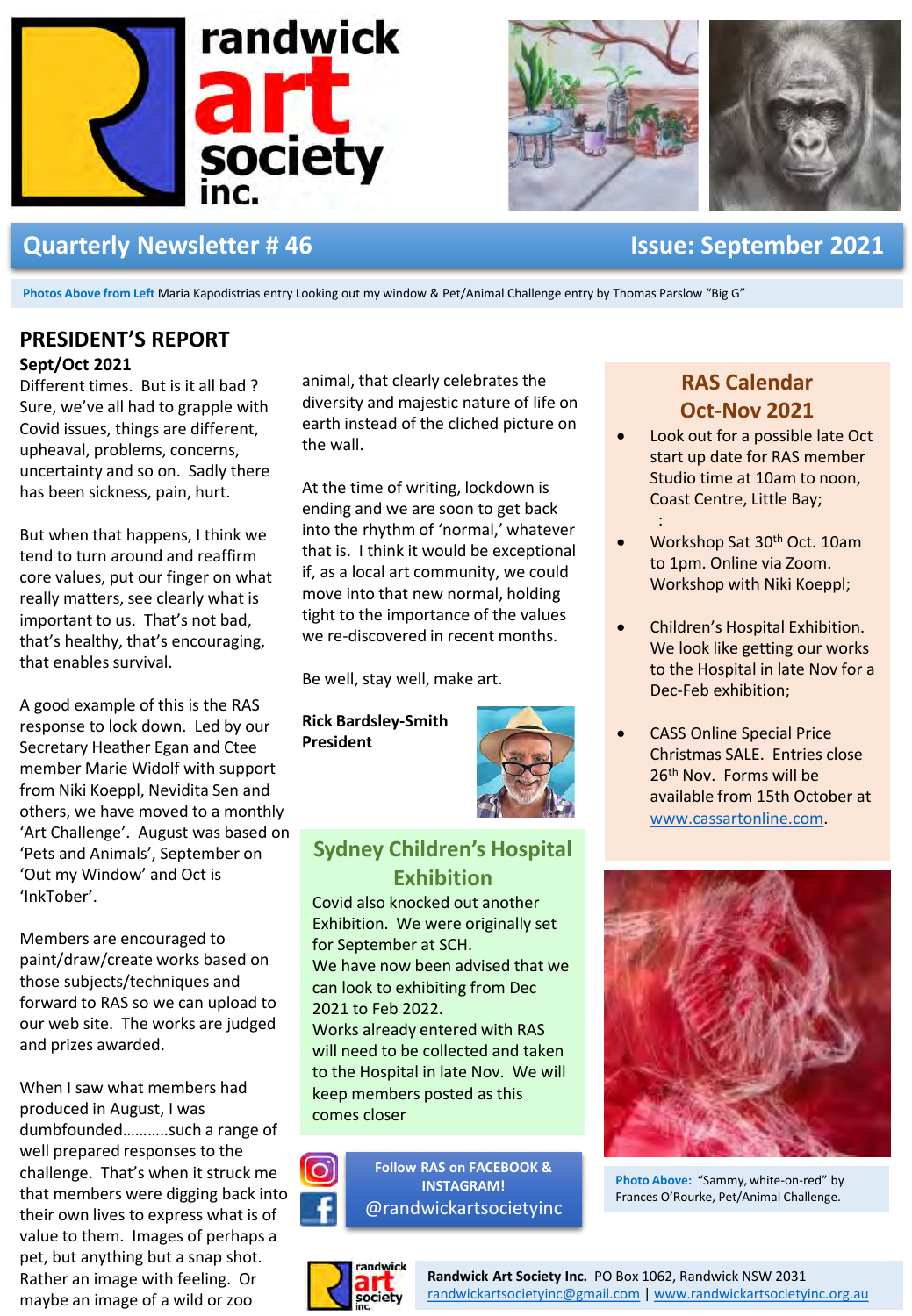

**Photo Above:** "My quiet place", by Alana Best, Looking out my window prize winner.

## **Art Studio Time**

As you will all realise, for some time now we have been unable to use the Coast Centre at Little Bay for corporate Studio time on a Monday morning. However, that's soon to change. At the time of writing, we are discussing a resumption of our use of the Art Room with the Centre management.

Obviously this is also tied to the timing of the Government's easing of restrictions. We are also discussing this timing at Committee level and with RAS members to be confident in a workable arrangement.

When we are able to resume, we will need to follow and comply with the relevant rules. At that time, we would ask members to assist us in working through the processes that will be in place.

Once we have a better understanding of the dates, timing, arrangements etc we will email all members with the relevant advice. We will also seek to outline just how we think we can use Studio time between now and Christmas to the benefit of all members.

In the meantime members are encouraged to embrace **'InkTober 2021'**. This is an art challenge where you draw/paint every day using some form of ink medium – ink pens, ink & brush, black biro, black textas, brushes, chinese brushes, sticks, pen/brushes, you can draw with pencil and then cover with ink pen, sketch with crayon then convert to digital ink drawing. In fact, any type of implement to make a mark.

If you like calligraphy, typography, lettering, it's OK to use it. Maybe you have a poem in mind as you work. The idea is to get creating. You can work from a photograph, magazine, real life, memory or from imagination. Forward your works to RAS via email. At the end of the month they will be judged and two prizes from Eckersley's Art will be awarded. Enjoy !!



**Photos Above:** "Misty 2" by Susan Bateman, Pet/Animal Challenge prize winner.

#### **Member News**

• Our Graeme Bogan continues to get out there and come up with the results. He not only has his photos reproduced in The Beast………but also his Poems. His latest is found on p16 of the September edition. Titled "The Delta Blues" it reads as follows: *Delta virus should be eradicated Lockdown will continue until its evaporated If everyone co-operated, business would be operated So do the right thing then you can tolerate it To the anti-vaxxers, heed the warning, and be vaccinated*







**Photo Top**:"Best Aussie Suburban Backyard" by Pat Reid, Looking out my window prize winner. **Photo Above**: "Jacky & Sky 2", by Yuko Takeshita, Pet/Animal Challenge prize winner.

• The Winners of our Art Challenges were **August: Pet/Animal** Ann Cahill Susan Bateman Yuko Takeshita Thank you to Niki Koeppl for judging. **Sept: Looking out my Window** Pat Reid Alana Best Thank you to Kurt Koeppl for judging. Eckersley's Art vouchers for \$25 to winners were much appreciated.

• Congratulations to Shirley and Rex Hughes who celebrated their 64thWedding Anniversary in September. Shirley and Rex have been long term members supporting RAS since its inception.

**Photo Left:** Pet/Animal Challenge prize winner by Ann Cahill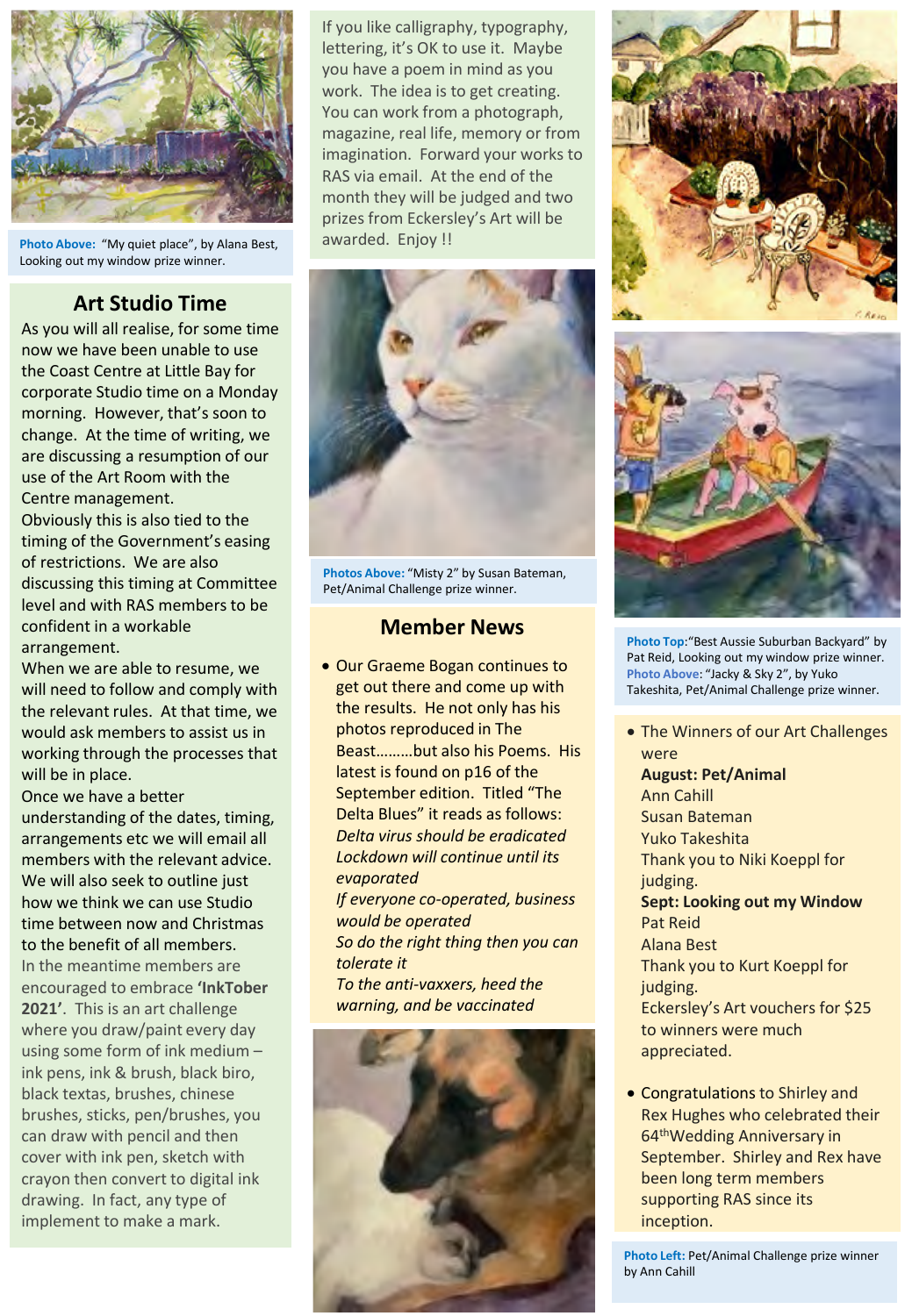#### **Our new web site**

Some time ago we made the decision to create a new web site. We wanted greater functionality and more user-friendly control and management. The plan is to also migrate material from our existing web site to the new one over time (and then delete the old).

A key aspect of this new site is the ability to offer art works for sale and to process payments for a range of things offering PayPal as a payment platform.

Work on the web site has been continuing for some time. There was a lot to do sorting all the information relating to T&Cs for exhibiting artists as well as customers, returns policies and the like as well as coming up with an appropriate format. But this has now been done, sufficiently for the site to be launched. We will continue to work on the site into the future, so it's a work in progress.

The web site can be found at www.randwickartsocietyinc.com. Members are encouraged to Bookmark this new web site and start utilizing it. So for now we have 2 functional web sites. The web site we have had for some time is:

www.randwickartsocietyinc.org.au.

As noted under the discussion of the Bendigo Bank exhibitions, the new web site currently features art works prepared for an Exhibition at the Bank, but which could not occur because of lock down restrictions. These are for sale.





**Photo Above** "Travel Adventures" by Elana Hoffman found at www.randwickartsocietyinc.com

## **Bendigo Bank Exhibitions**

Over the 2020/2021 Christmas New Year period we completed an exhibition of around 16 works. We then followed this up with another exhibition in March/April of about 20 works. At least 3 of the artworks displayed were sold. Monies raised from commissions and/or entry fees are to be forwarded to a charity of the Bank's choice at the end of the year.

Our next scheduled dates to exhibit works was set down for July/Aug with a theme based on 'Winter'. This of course ran into problems with the lock down.

Not to be stopped, your RAS Ctee figured why not upload the works to our newly emerging second web site (see discussion of this elsewhere in this Newsletter). So we did.

It was a first for us. We always intended that this web site would have a Sale function capability, but there was quite a lot of back-end material we needed to sort. At the same time it had to be user friendly and art society members also needed to get used to taking photographs of their work and forwarding them to us.



So if you go to www.randwickartsocietyinc.com you will find 16 works by members which can be viewed and purchased.

Clearly, we also want to get back to exhibiting at the Bank (maybe with the same works online at the same time). So, we will continue to liaise with the Bank with the aim of securing exhibition dates in the near future.





**Photo Top:** "Gypsy" by Ana McGhie, Pet/Animal Challenge

**Photo above:** "Architectural landscape with pewter inlay" by John Hablitschek, found at: www.randwickartsocietyinc.com

**Photo Left**: " "Wintry seas at Coogee", by Heide Hereth, found at: www.randwickartsocietyinc.com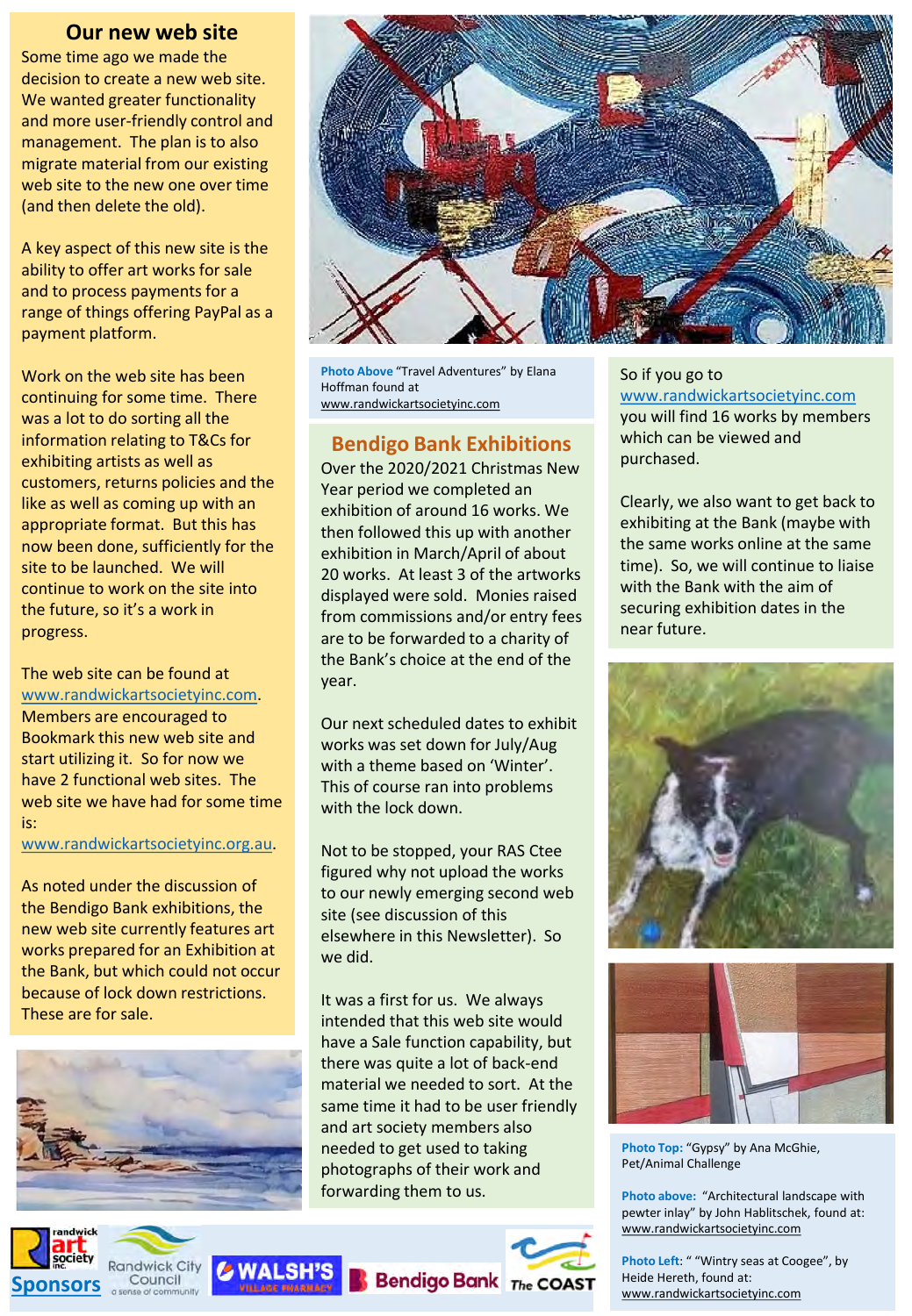### **CASS Activities**

Just like member art societies, the Combined Art Societies of Sydney (CASS) have grappled with the disappointments and difficulties caused by the lock downs. Three key CASS events which traditionally occur through the second half of the year and into next year have been either cancelled or altered.

Art in the Mountains allows works by art society members to be exhibited in a commercial gallery in Katoomba over 2 or 3 weeks. The original dates for exhibition were moved several times. Finally it became clear that the Exhibition could not happen in 2021 and it was cancelled.

Art at the Tops is based at a Conference Centre at Stanwell Tops just south of Sydney. Participants can live-in over a 3 day event with a wide range of tutors and workshop facilitators coming from different parts of Australia to explore various mediums and techniques. It was set down for late November. However with an event such as this, a decision has to be made at key dates (consistent with booking payments) whether it will continue. At that time it was unclear that the event could even occur. When it was also evident that several tutors and trainers and attendees could not readily travel from other states, it was reluctantly cancelled for 2021.

CASS has traditionally run The Art of Sydney exhibition around the Australia Day period in January each year. In recent years this has occurred at the Maritime Museum at Darling Harbour.





**Photo Above:** "No 7" by Shira Fox, Looking out my window Challenge.

In late 2020 it was evident that it could not be held as usual in January this year. So instead it was run as an online exhibition only. For 2022, the Museum has indicated that the use of their facility in January is in doubt. So for the time being the CASS Committee are exploring the possibility of a later date. This is not yet resolved. Regardless of when it occurs, it is planned to run the exhibition online at the same time.

In the meantime CASS will run an Online Special Price Christmas SALE. It will be online from the 6th December 2021 to the 9th January 2022. No painting is to be priced over \$450. Entry will be \$5 per work. Commission 20%. Entries close 26th Nov. Forms with Ts & Cs will be available from 15th October at www.cassartonline.com.



**Photo Left:** "Hari" by Rosita Simmons, Pet/Animal Challenge. **Photo Above:** Entry by Sandy Beynon, Pet Animal Challenge.

## **RAS 11th Annual Art, Craft & Photography Exhibition**

We have booked dates for our Annual Exhibition at the Prince Henry Centre (PHC) for 2022. Our grant application which effectively sponsors the staging of the event is soon to go to Randwick Council.

The total event time will cover 5 days, which is one more than usual. We have elected to secure an extra day to assist us with set up and installation which has been increasingly hard to do in one day. So the Exhibition will be open to the public for the usual 3 days ending on the Sunday.

Our dates are: Wed 27<sup>th</sup> April, Thurs 28<sup>th</sup> April, Fri 29<sup>th</sup> April, Sat 30<sup>th</sup> April and Sun 1<sup>st</sup> May. Pop those in your diary and make a decision to be involved in one way or another. Your association and your community needs you !

Your Committee is already hard at work scoping out various aspects of the Exhibition. We want to continue to grow and improve the event as a vibrant activity to the benefit of association members as well as our wider community.

For some time now Phil McKay, a long-standing RAS member has been our delegate at CASS. He also served on the CASS executive Ctee as a general member. Phil has now stood down from the role. We thank him for his service on our behalf and wish him well as he continues his art journey. At the recent CASS AGM, our current President (Rick Bardsley-Smith) was elected to the role of Secretary at CASS. In recent times the role has been shared by the CASS President and Treasurer. In the Sectary role Rick will form part of the CASS Executive and be involved in the ongoing work of CASS on behalf of member societies.